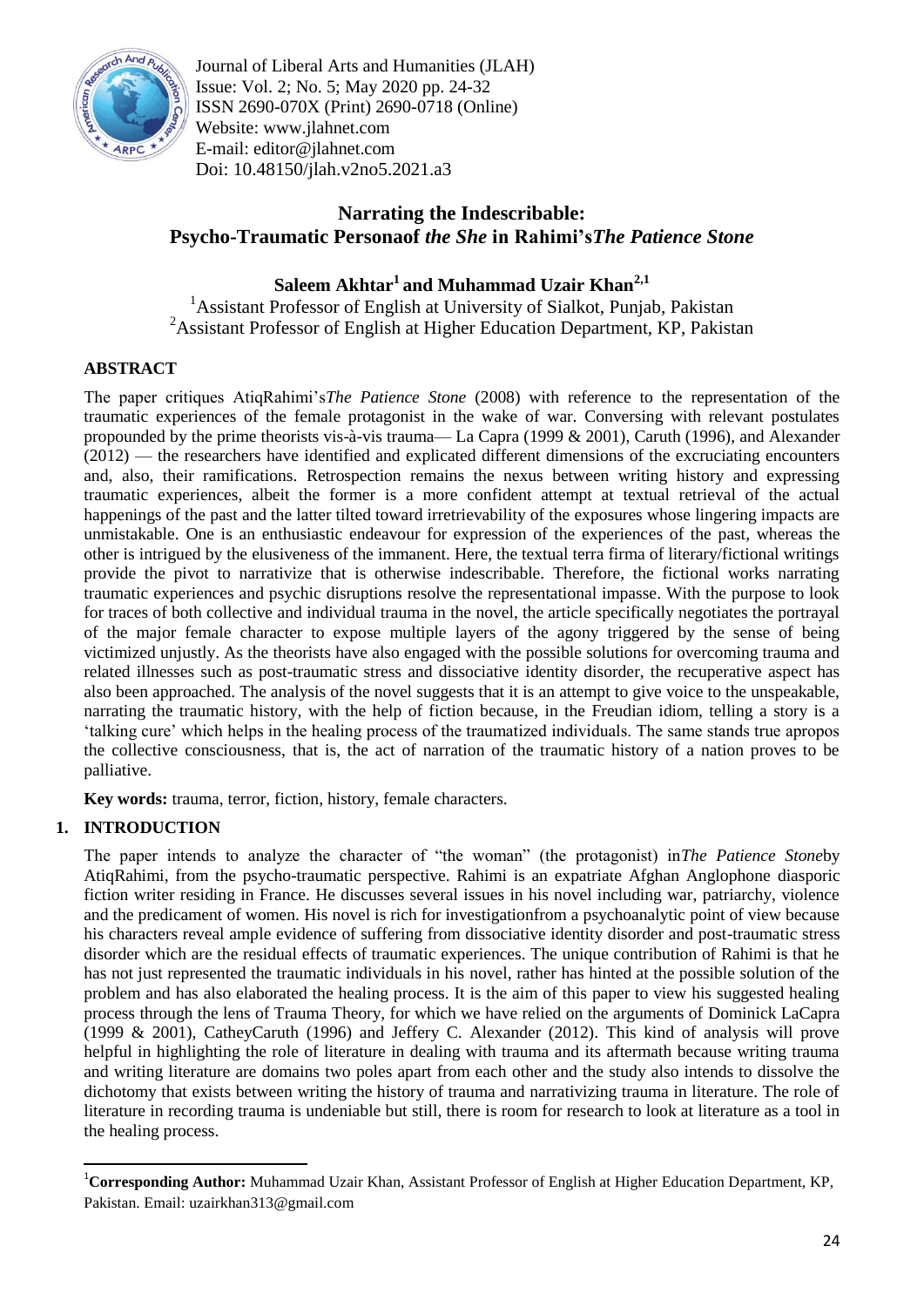#### **1.1. Statement of the Problem:**

Recording and writing trauma is not like recording and writing history because the nature of trauma resists writing and that makes it difficult for history to deal with it. Although, the way out is provided by literature through which one can bring into the folds of history the traumatic experiences ofindividuals and nations however, the role of literature as a tool and site for the healing process is still debatable.

### **1.2.Research Questions:**

- 1. What are the disruptive effects of trauma on the personality and psyche of the protagonist in the novel?
- 2. How does self-revelation play a recuperative role in the case of the protagonist?
- 3. How can the character of "the woman" be located *vis-à-vis* the symptoms of PTSD and Dissociative Identity Disorder?

## **1.4.Objectives:**

The paper aims at achieving the following objectives:

i. To trace the symptoms of dissociative identity disorder in the character of the woman

ii.To show the effects of giving voice to the traumatic experiences on the personality of the protagonist

iii.To show the possible ways of reconnecting and gaining self-actualization as suggested in the novel

#### **1.5.Conceptual Framework:**

Trauma can occur as a result of one single overwhelming event or it can be the result of prolonged and repeated abuse. This abuse is either in domestic and sexual spheres of life orbroader spheres of war and political life or yet again, in traditional spheres of men and women. In any case, the affected individuals are disempowered and disconnected from others. In the individual capacity, there is the loss of self-actualization and as a collective occurrence, it harms the social identity of the masses. The recovery is possible by empowering the survivors and by reconnectingand restoring theirrelationships. But the process is not so simple, as it may sound. For theoretical aspects of the study, we would like to draw on the arguments of LaCapra (1999 & 2001), Caruth (1996) and Alexander (2012).

*Caruth (1996) in Unclaimed Experience: Trauma, Narrative, and Historydiverted the attention of the critics towards the phenomenon of trauma, who regarded its study as a poststructuralist psychoanalytic approach and an unsolvable problem of the unconscious that illuminates the "inherent contradiction" of experience and language (73). Her insights are valuable for the analysis of psychoanalytical aspects of trauma in the character of the protagonist as she is suffering from Dissociative Identity Disorder. As far as the collective and social dimension of Afghan trauma is concerned, we would be relying on the arguments of Alexander who inTrauma: A Social Theory (2012) has categorized trauma as a "collective" rather than an individual issue by exploring its social and psychological nature (4).*

So far as the relationship of history and literature is concerned, so writing history and writing literature are practices two poles apart. LaCapra's *Writing History, Writing Trauma (2001)*points out the same paradox. Writing history means capturing the past through writing and writing trauma means showing the resistance of the past to writing.In the title, as suggested by the comma between the key terms, theseare not incompatible representational practices, even if they have been traditionally opposed as the dichotomy between history and literature, historicism and psychoanalysis or historiography and literary criticism (cited in Sanyal, 2002:301). Rather than seeking a compromise between "writing history" and "writing trauma," LaCapra rethinks these terms in order to envision a hybrid historical practice attuned to the affective, literary and experiential dimensions of history, while also remaining mindful of regulative ideals, sociopolitical agency and the claims of reference. Rahimi is primarily concerned in his novel with giving voice to an Afghan woman and her traumatic experiences in the form of testimonials and self-revelation of the character. As far as, the question of agency is concerned, Rahimi is trying to present his female protagonist as the representative voice, as an agency, for millions of Afghan women like her and thus, reimagines and reshapes the history of Afghanistan women with the help of his literary yield.

In *Writing History, Writing Trauma*, LaCapra also recapitulates the point of her earlier works that is the difference between "acting out" and "working through" a traumatic past in order to meditate more broadly on the critical methodology most appropriate for the traumatic inheritance of contemporary culture, a reflection that potentially encompasses other traumas such as slavery, nuclear destruction, or apartheid.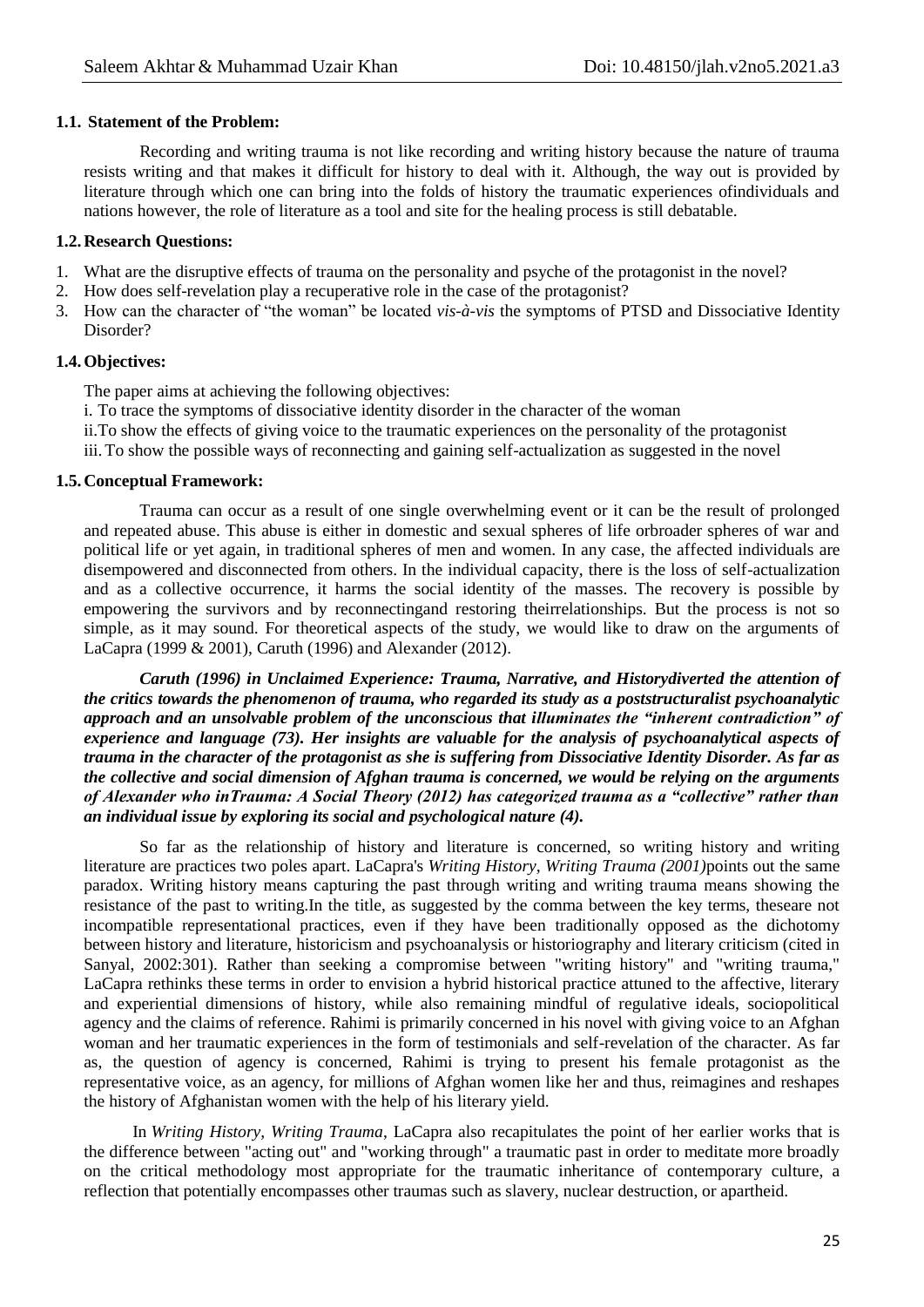In the context of Afghanistan, wars have a long history but the recent war is four-decades long, which has resulted in the collective as well as individual trauma of Afghan people. LaCapra, actually, proposes a historical and theoretically-mindedapproach to trauma that would memorialize the peculiarity of historical wounds, while also knowing the ways in which this uncontrollable past tends to shape our existingconceptual and experiential landscape. However, the losses of this past must also be subjected to a collective procedure of mourning, "working through," and moving on. This proposed trajectory will ultimately deliver us from a cycle of everlastingretraumatization and allow us to turn to future-oriented ethical and political projects. His idea to "write trauma," or to give voice to a wound that seems to defy representation is very pertinent for our analysis of the literary expression of trauma by the protagonist in *The Patience Stone*.

## **1.6.Rationale for the Study:**

In the International Multilingual Conference on Post-Conflict Literature, Trauma and Global Peace, held at National University of Modern Languages Islamabad on 29-30 April 2019, the traumatic experiences of the world, in a post-conflict situation, were discussed, especially after 9/11, with special reference to the people affected by the war on terror. This paper is significant as it addresses the issue of reconciliation by suggesting the formation of a Truth Reconciliation Commission (TRC), on the example of South Africa, to find the truth about atrocities of war committed by NATO forces in Afghanistan, as well as by the forces fighting against insurgents in the former tribal built of Pakistan. In lieu of the posthumous apology by one of CIA's officials clearing Usama Bin Laden of any involvement in the 9/11 attacks, the US-led NATO forces owe an apology to the people of Afghanistan who have been bombed for wrong intel. The thing is that we cannot persuade the US to apologize however, the fact remains the same that the damage has been done and cannot be reversed. Due to the war on terror, especially in the context of Pakistan, people can never be the same again but now that they have to live together, they need national reconciliation to work together for a common future. The purpose of this truth reconciliation commission would be to acknowledge theblamable and criminal activities, with the purpose of working through a past that had harshlydamaged the victims. This intricately complex past needs to bedisclosedwillfully after knowing the truth so that a process of working it through begins. The chapter needs to be closed after beinghistorically informed and with a chance of being politically and ritually effective in creating a livable society and strengthening the national collectivity.Both parties, the oppressed and the oppressor, will have to show flexibility and shun their rigid stances for achieving this goal.

## **2. METHODOLOGY**

With the objective to view the traumatic events that took place before and after the incident of  $9/11$ that became the major causes of personal and social imbalance, the paper probes into the issues of the collective and individual trauma in *The Patience Stone.* The first step in this regard would be to analyze the persona of the protagonist for the symptoms of PSTD and Dissociative Identity Disorder by identifying the classical symptoms of this disease in her personality. The symptoms have been explained by APA (American Psychiatric Association). The paper will also dig out the solution proposed by the text for bringing proportion in the personality of the victim. Symptoms of DID include experiences which are very common and can be experienced by many people ranging from mild, common dissociation to highway hypnosis or "getting lost" in a work, that involve "losing touch", of one's surroundings, with awareness. However, when coupled with trauma, the symptoms may include:

- o Two or more personality states of distinct identities, observable by others or sometimes reported by the individuals themselves, accompanied by mood swings and changing in thinking, behavior and memory.
- o Constantmemory-gaps regarding everyday actions, information and past traumatic experiences.
- o The symptoms often cause a significant amount of distress or problems in occupational, social and other areas of operation (APA).
- o The experiences of being possessed. The victims feel as if they have two distinct entities within them. This happens to people with dissociative identity disorder.
- o The personal preferences of persons with DID about food, clothes and other routine activities may suddenly swing and then swing back again.
- o The multiple identities are involuntary and happen unwantedly that cause distress.
- Individuals with DID may suddenly become observers of their own actions and speech or they may feel their bodies becoming different for example a child-like, opposite gender like, muscular or huge (The Sidran Institute).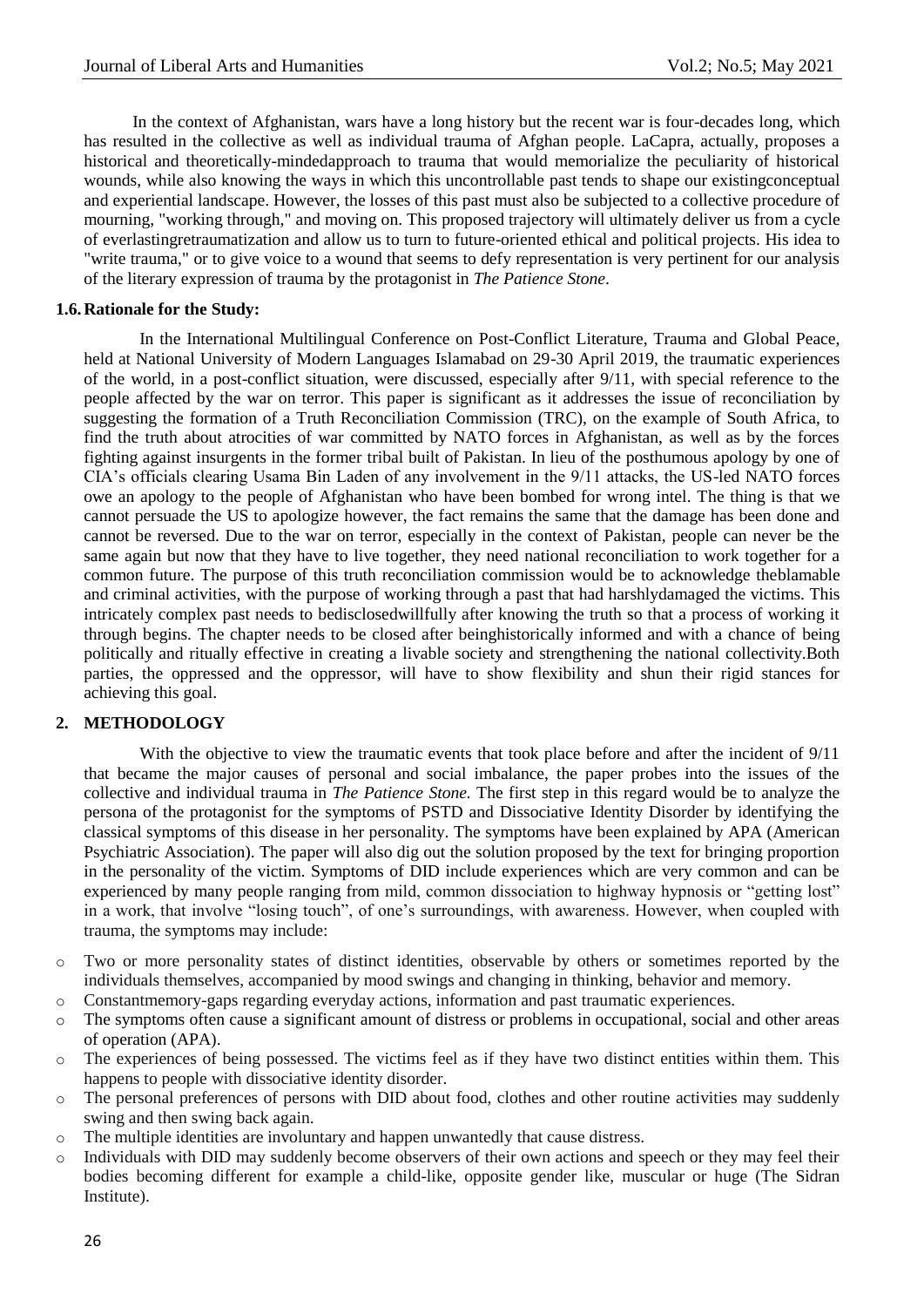Close reading and deconstruction as methodological tools would be used for the analysis of the text. Because the ideas the researchers are looking for are not to be found on the surface-level rather they are situated between the lines which require close reading and deconstruction of the text. Moreover, for the identification of symptoms of DID, the study also uses the model of thematic analysis presented by Braun and Clarke (2006). In order tolocate and code the specific textual instances and pieces of evidence in support of the arguments.

## **3. LITERATURE REVIEW**

After 9/11, trauma theory and trauma studies of literary works have shifted another gear and are now moving forward with a speed never to have been witnessed in the past. Countless articles and books have been written on the effects of trauma on the victims and survivors. In the context of South Asia, which has suffered the severe blow of the effects of the war on terror, fictional works have been produced to look at these conditions in the aftermath of war. The review section moves in a linear fashion from East of South Asia to the West of it; Bangladesh, Kashmir, Pakistan, the Tribal Belt of Pakistan and Afghanistan.

In the Pakistani context, more specifically, the conflict in East Pakistan and the war of 1971, which resulted in the creation of Bangladesh, has been well documented and theorized, discussing the perspectives of both sides. The article "Trauma, Memory and Cognition of Remembered Self: A Case Study of *Wastes of Times: Reflections on Decline and Fall of East Pakistan"* is based on the memoir of Professor Dr. SajjadHussain, Vice-Chancellor of Dhaka University at the time of this national and human tragedy. He recollects and reflects onthe events and memories of 1971, 1947, and independence movement beyond 1947 in an attemptto provide a complete historical, cultural and political context to the Fall of Dhaka. The contextin which the memoir was written i.e. author's trauma of physical torture at the hands of MuktiBahani (Bengali Separatists) that crippled him for life, and the psychological trauma he suffered during his imprisonment in the Central Jail Dhaka (1971-73), plays a significant role inshaping the content of the memoir and the function it serves for its author. In her analysis of the book, GhazalaTabassum points out and highlights selections, signification and omissions intherepresentation of the past. The author has focused on certain details, marginalized some other whilecompletely omitted some well-known historical facts related to the subject. He includes onlythose details that fit neatly into the author's perception of the event and conform most cleanlywith the self-image he wishes to evolve for himself. In fact, the writing of memoir, thus, is a cognitive attempt of decolonizing trauma (Tabassum, 2019).

The issue of Kashmir also deserves a mention here which is the bone of contention between the two atomic powers of the region for the last seventy years. The atrocities and war crimes committed by the Indian forces in the disputed Jammu and Kashmir are not a secret although there is a severe check on the freedom of expression there, even then writers have raised their voices to narrativize the traumatic history of Kashmir and the plight of its people. Fatima Syeda and Muhammad Abdullah have written an article with the title ―Narrativizing Traumatic Memory: A Re-traumatizing Asperity or A SanativeAntidote for the Victims of Kashmir Conflict" that discusses a shift in the lives of the natives as a result of the clash between military and freedom fighters. The natives, irrespective of religious affiliations, endure the worst of violence.The collective cries for freedom resulted in attracting the antagonism of the Indian Army for theKashmiri Muslims as well as the exodus of the Kashmiri pundits. The trauma of exile as well asthe trauma of the violence perpetrated by the Indian Army is formative of a memory whichbecomes a permanent communal identity marker of Kashmiris. With each violent event, thetraumatic memory evolves, and each tragedy contributes to complete the picture of victimizationin the conflict Zone. Whereas the violent events reduce the Kashmiris to living ghosts, thenarrations of the stories of these victims help them relieve the burden of their traumatic memory.Basharat Peer, the writer of *Curfewed Nights (2010)*, feels the drive to write on Kashmir each time hecomes across a victim. *Curfewed Nights* manifests the force of the traumatic narrations whichcompel the writer to listen to the tragedies and to pen these down. Writing becomes an obligationfor the writer for it seems to work not merely as his own catharsis but also as a means to recoverthe victims. The study of the text *Curfewed Nights* is supported by the works ofCaruth(1996), ShoshanaFelman (2002), and other writers in Trauma Studies. This research article concludes thatnarrating the traumatic experiences by the victims is therapeutic in nature for them andnarrativizing the collective traumatic memory is helpful in relieving the writer of the paininflicted upon him/her by bearing the burden of an ever growing traumatic memory (Syeda& Abdullah, 2019).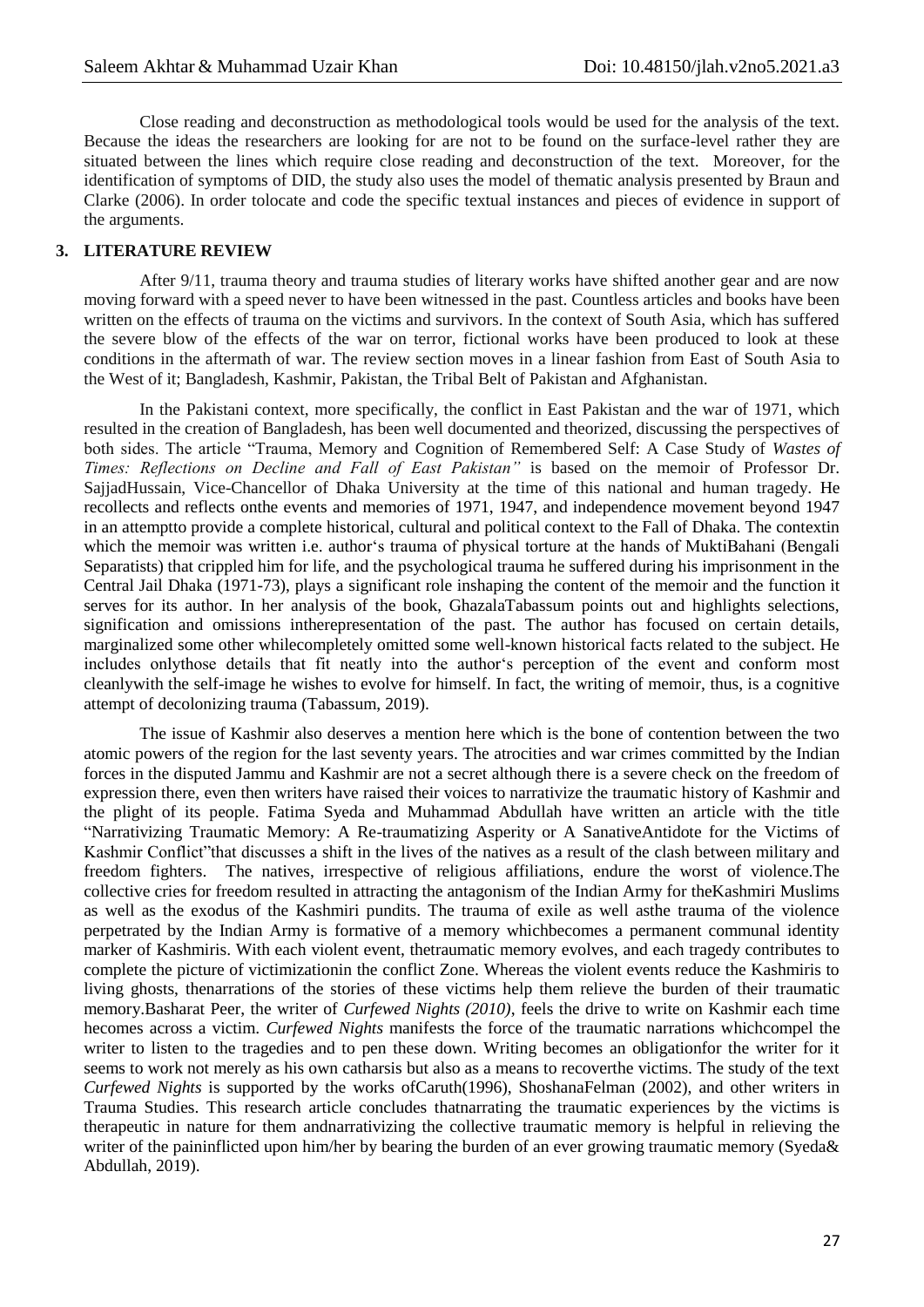The above mentioned case was that of a disputed territory, now coming to the effects of war on terror on common Pakistani citizens as discussed byMohsin Iqbal Butt and Saima Anwar in"Collective Trauma Wounds Social Identity: A Post-9/11 Study of Ali'sTraumatic Script''thatexploresthe collective trauma of Pakistani community from the post 9/11 perspective while proposing civilrepair rather than an individual one by analyzing Usman Ali's Play *The Odyssey* (2016). The research probes into collective trauma in the Pakistani society that ishaunted by war on terror that has destroyed the balance of the whole society as depicted in the play. The traumaticevents that took place after the incident of 9/11 became major causes of social turmoil andimbalance. This paper also provides a detailed and practical solution for the well-being ofthe world in general and Pakistan in particular by concluding that the narratives of9/11 should be reconstructed and broader solidarity must be established, so that there could becivil repair and wounds of the past could be healed by promoting a narrative of peace for all. It alsosuggests that war cannot end war. Only peace dialogues, equal chances of liberty to everycitizen and respect for the sovereignty of every country can stop such events from happening that bring a largescale physical and psychological tension and violence in communities (Butt& Anwar, 2019).

Moving further up our linear line, the tribal belt of Pakistan served as a buffer zone that allowed only the filtered effects of war reaching the rest of the country; which were in no way less catastrophic. Now, one can imagine the original and unfiltered effects of war on the tribal belt and its people. The new generation of which can rightly be called the lost generation because these are the children of war. AmalSayyid and ZahidaYounas in their research article Trauma, Testimony and Critical Refashioning of the Self in Selected PashtunSongs about Waziristan" have presented a rather hopeful condition for the survivors of the war on terror by suggesting that they are not just the passive victims of war and trauma rather they encounter it. The paper is an analysis of selected contemporary Pashtun songs about Waziristan as a sample of testimonial narratives that enable the Pashtun community to narrate their traumaticexperiences of living under the necropolitical regime of drone attacks. It focuses onhow Pashtuns are not merely passive victims who endure trauma, rather the selected songsrecast the Pashtun community as survivors who consciously bear witness to trauma in order todisrupt official discourses of counterterrorism, rewrite history from the perspective of themarginalized, and reconfigure the self and national belonging. This study draws upon JohnBeverley'sand George Yudice‗s theoretical conceptualization of the creative and critical potentialof testimonials in the shaping of a poetics of resistance. In addition, LaCapra's and Brison'scharacterization of trauma as enabling a critical refashioning of the self werealso employed toexplore how the selected songs enable the Pashtun community to challenge the necropoliticalregime and achieve self-representation (Amal&Zahida, 2019).

Going in the same linear fashion towards the west of South Asia, crossing the tribal belt and the border of Pakistan, we now reach the arena where the whole drama was staged—Afghanistan. Here we have to fasten our seat belts as we are going to encounter the turmoil and turbulence never to have been encountered in the world except in Syria, Iraq and Philistine. Even the comprador intelligentsia from Afghanistan has highlighted the themes of trauma and the suffering of war, although their major aim was the justification of the US attack.Khalid Hosseini and AtiqRahimihave hinted at the deformed social relations and the traumatic effects of war on terror in their novels.

In "The Role of Native Informers in Representation of 9/11: A Critical Study ofKhaled Hosseini's Novels", Waheed Ahmad Khan is of the view that the event of 9/11 has changed not only the political scenario of Afghanistan but also themode of literature written about this country, its people and culture. The attack on Afghanistan isjustified in the name of peace by the writers who are acclaimed for their knowledge productionespecially after 9/11. This kind of knowledge production mainly misrepresents the subaltern and legitimizes US domination.Hosseini is a native informerwho paves the ground for the US warmongering in the form of knowledge production from Afghanistan inorder to serve the interests of USimperialism. He represents American forces as saviors whohelp the Afghan people. In his novels, he does not reveal the failure of American forces in Afghanistan.For him, the presence of American forces is inevitable because without them Afghanistan will notprosper. However, the Taliban-US talks, which should have been the first option in 2001, inDoha in 2019 shows the failure of the US in Afghanistan. The representation of 9/11 and post-9/11 needs to be questioned in the manner of 'counter-knowledge production'. The subaltern, insteadof being represented, needs to represent themselves. It is better that the 'self-appointedinterlocutor'may be challenged, not only at the political level but also in terms of literature. Native informers rely on theimperium of the US for their knowledge production that ensures the promotion of their careers andalso the interest-based agenda of the US Empire (Khan, 2019). This ought to stop.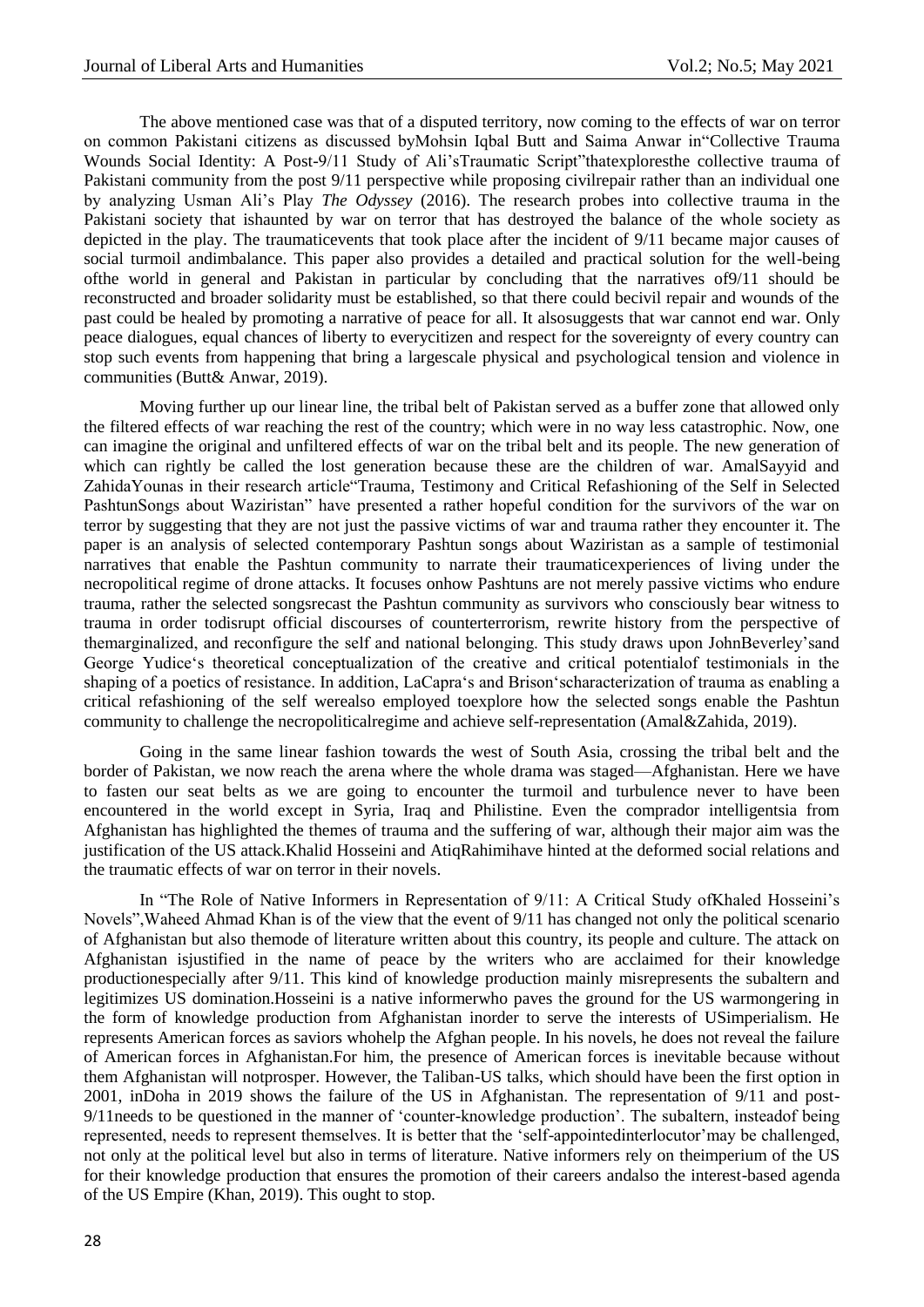The native informants must adapt their writings to show the trauma of Afghan people and use literature as a tool of historicizing fiction and narrativizingthe traumatic history of Afghanistan.

## **4. ANALYSIS AND DISCUSSION**

The story of the novel unfolds in a small, shabby, drab-looking room and the whole action revolves around the character of the unnamed female heroine who is being referred to as 'the woman'. There are only a few women in the story whose life stories have been narrated to us the protagonist. We come to know about them from her description. The act of not giving the protagonist a name is intentional on the part of Rahimi and this indicates two aspects of her role. The unnamed heroine is significant, firstly, as the writer wants to present her as a proxy, a conduit for representing millions of Afghan women like her and, secondly, this points out to her identitarian crisis going inside her and causing a disturbance in her personality.

The protagonist herself is not made of the heroine-stuff. The fact is that she is not much of a heroine. In the words of the author of *The Kite Runner*: "Rahimi's heroine is brave, resilient, a devout mother, but she is also flawed in fundamentally human ways, a woman capable of lying, manipulating, of being spiteful, a creature that, pushed hard enough, bares her teeth" (Rahimi, 2008: 1). The character of the woman needs to be analyzed deeply from a psychoanalytic perspective because she has demonstrated the qualities of a complex individual with grave psychological problems. She qualifies for trauma analysis as she has witnessed the ‗death or near death' of her relatives and especially that of her husband who is laying brain dead while a bullet lodged in his neck. Her monologues reveal that she may be suffering from DID (formerly referred to as Multiple Personality Disorder). The causes of this personality disorder are many but in her case, it is abuse in childhood and in adult life. As physical and mental abuse are major causes of this disorder, therefore, it is very much possible in the case of the protagonist to have fallen victim to this illness, because she had been abused physically by her father during childhood, over slight mistakes. Moreover, she had also been mistreated by her husband and in-laws for several years.

Here, we would look for the symptoms of this disorder in her character, as described by APA, one by one. The first symptom is the existence of two or more personality states of distinct identities, observable by others or sometimes reported by the individuals themselves, accompanied by mood swings and changing in thinking, behavior and memory. The protagonist is experiencing, throughout the novel, the conflict of multiple personalities that is because she had been playing a role assign to her by society that has resulted in the suppression of her true self. Now that her true personality is revealing itself, she is afraid of it. She is perplexed and unable to know thereason for this phenomenal experience andconcludes: "I really am possessed… Yes, I see the dead… people who aren't there… I am…‖ (Rahimi, 2008: 33). This leads us on to the second symptom that is hallucination; an extreme level of DID condition when the victim sees the dead or people who are not present in reality. She tells her husband that she talks with her dead father all the time and that he asks her about the lost peacock's feather. She confesses of seeing the dead all the time. Due to these illusive visions, she is unable to make a clear difference between the present and the past, between reality and illusion, eventually resulting in memory lapses and the constant memory gaps regarding everyday actions, information and her past traumatic experiences.

Another symptom is experiencing a condition of being processed. The victims feel as if they have two distinct entities within them. This happens to people with dissociative identity disorder, as noted by the Sidran Institute.In such a case, the multiple personalities exist with their own way of thinking and remembrance about themselves and their lives (American Psychiatric Association). She explains her doubtful situation: ―This isn't me. No, it isn't me talking… it's someone else, talking through me … with my tongue. Someone has entered my body ... I am possessed. I really do have a demon inside me. It's she who's speaking... she makes love with that boy..." (Rahimi, 2008: 30). The multiple personalities are at conflict inside her and she is unable to decide who she really is. Is she the mother of two daughters and wife of a sick husband to care for or is she the lover of that young boy whom she likes and makes love to? This psychosis causes a changein her personal preferences about food, clothes and other routine activities that suddenly swing and then swing back again. She leaves her husband unattended for a whole day to be on his own and may die but the next day, she comes back from her aunts in a worried state and is sorry for her action. After meeting the young boy, she even starts beautifying herself and wears good clothes (Rahimi, 2008).

Moreover, she becomes critical of her own speech andan aggression is taking place in her talk. The multiple identities are involuntary and happen unwantedly that causes distress.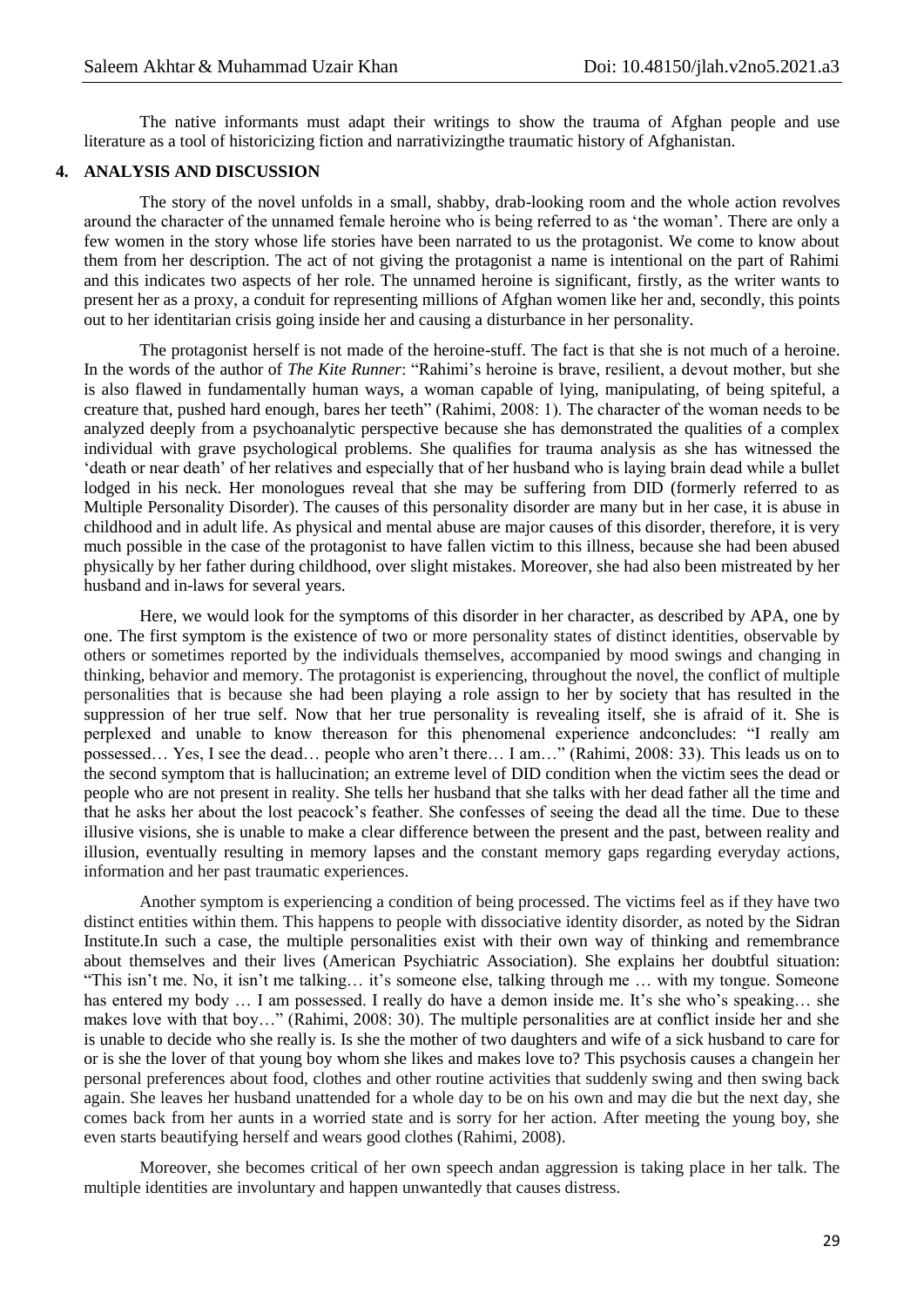#### Journal of Liberal Arts and Humanities Vol.2; No.5; May 2021

Individuals with DID may suddenly become observers of their own actions and speech, or they may feel their bodies becoming different for example a child-like, opposite gender like, muscular or huge, etc.(APA). The last symptom is that sometimes the victims often attribute their multiple personalities to some supernatural and transcendental experience and may see themselves as deities or as apostles, receiving some revelation. In the last scene of the novel the protagonist, when she explains the names of God and discusses the 99<sup>th</sup> name of God, she says:

―Yes, my *sang-e saboor*… do you know the ninety-ninth, which is to say the last name of God? It's *Al-Sabur*, the Patient! Look at you; you are God. You exist, and do not move. You hear, and do not speak. You see, and cannot be seen! Like God, you are patient, immobile. And I am your messenger! Your prophet! I am your voice! Your gaze! Your hands! I reveal you! *Al-Sabur!*" She draws the green curtain completely aside. And in a single movement turns around, flings her arms wide as if addressing an audience, and cries, "Behold the Revelation, *Al-Sabur*!" (Rahimi, 2008, p. 65).

These symptoms reveal substantially that Rahimi's protagonist is suffering from dissociative identity disorder that is the result of traumatic experiences she had been through right from her childhood, being a victim of household violence and spending her life in the decades of war and sufferings in Afghanistan.

The above discussion substantially establishes that the protagonist is the victim of DID. Now, unlike other novelists, Rahimi has not just depicted trauma but he has also hinted at the solution of overcoming (or coming out of) trauma. The woman is not stuck in her past for long and is not 'acting out' rather she is ‗working through' her traumatic experiences that enable her, eventually, to come out of her illness and become a confident and fully self-actualized person in the end, where we see not a weak and dependent character but a highly motivated and bold individual who is ready to take risks and decide the future for herself.

"Talking Cure" (30), a therapeutic strategy devised by Freud (1885/2001), has been employed by Rahimi for the psychoanalysis of the protagonistand her ultimate recovery. The novel is a monologue of the woman where she reveals her life-long hidden secrets. She tries to unburden herself from the hard experiences of life and tells the secrets of her heart to her 'patience stone'. Layer after layer, of her personality, is peeled out—like an onion. She uses the talking cure model where her *sang-e-sabour* plays the role of a psychiatrist who listens to her self-revelation patiently and without any interference. Thus, the true personality of the woman comes out and she gets rid of the dissociative identity disorder. Her true self, nonetheless, isnot simple, though,as it is the reflection of a complex personality.

Furthermore, there are many confessions in her monologues and the monologues themselves are selfcorrected, lengthy, self-responded and psycho-analytically revealing that become vivid and bold with each passing day until they reach anagitated pitch and the protagonist, according toHosseini, "suddenly finds herself free from all restraints.... What pours out of her is not only a brave and shocking confession, but a savage indictment of war, the brutality of men, and the religious, marital, and cultural norms that continually assault Afghan women..." (The Patience Stone, 2008, p. 2). That's how she overcomes her inner conflict and chaos. She has narrativized, to borrow from LaCapra, her traumatic past and has gotten rid of it in the end. The second important milestone in the healing process is reconnection. She felt alienated from her family and kin, so much so that she could not connect with her husband emotionally or sexually. But when she found an opportunity to reconnect with the orphaned youth, she became happy. She was satisfied emotionally and sexually when her needs of love and security were fulfilled which are very important, in Abraham Maslow's Hierarchy of Needs (1943). It is after the gratification of these needs that the woman became a self-actualized person and we see a transformation taking place in her character and personality.

The dichotomy between writing history and writing literature has also been resolved by Rahimi by following the suggestion of LaCapra who, rather than seeking a compromise between "writing history" and "writing trauma", rethinks these terms in order to envision a hybrid historical practice attuned to the affective, literary and experiential dimensions of history, while also remaining mindful of regulative ideals, sociopolitical agency and the claims of reference. Rahimi is primarily concerned in his novel with giving voice to an Afghan woman and her traumatic experiences in the form of testimonials and self-revelation of the character. As far as, the question of agency is concerned, he is trying to present his female protagonist as the representative voice, as an agency, for millions of Afghan women like her and thus reimagines and reshapes the history of Afghanistan in the light of his literary yield.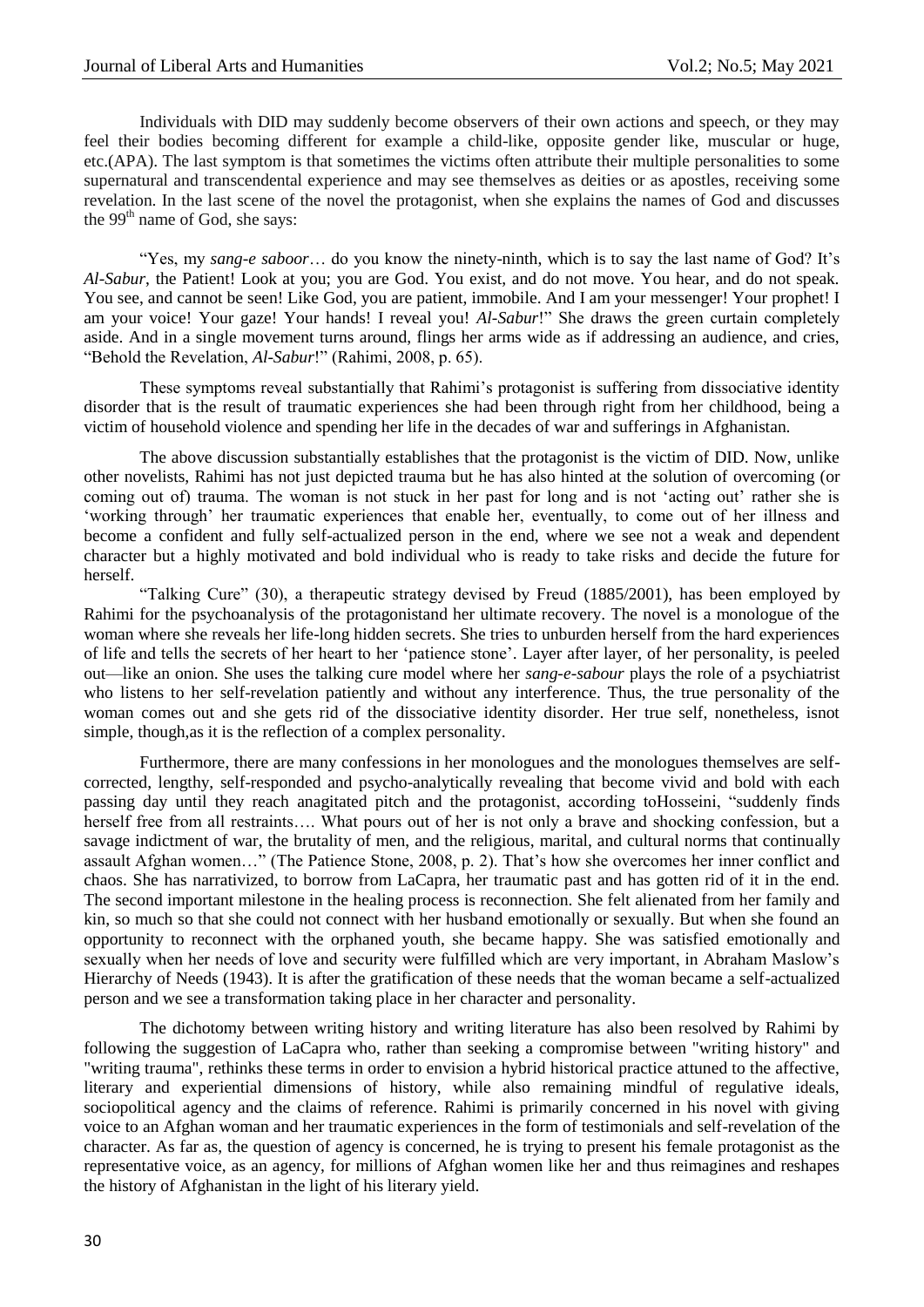## **5. CONCLUSION**

The persona of the woman passes through several stages of transformation. In the beginning, the readers encounter her as a weak person with low self-esteem, suffering from serious psychological issues because there are visible signs of her being the victim of DID (dissociative identity disorder) and PSTD (posttraumatic stress disorder). But by giving voice to her trauma and narrativizing it and by reconnecting, she has actually followed the therapeutic steps responsible for the healing of the traumatic past. In the end, we see her as a fully mature and self-actualized individual. By depicting her individual trauma, Rahimi has tried to present her as a proxy for Afghan women like her which is also suggestive of their collective trauma. Thus, the novel stands out as a unique contribution to the body of fictional works on trauma as it, not only depicts and narrativize trauma but also, suggests how to overcome the traumatic past and reinforces the fact that literature could be a tool to "write trauma," or to give voice to a wound that seems to defy representation. LaCapra's suggestion (that literature has remained the privileged domain, or "safe haven" (185) for trauma's rehearsal and performative transmission)has also been observed by the novelist in *The Patience Stone* and this is so because of literature's supple and intricate relation to reference.

## **6. REFERENCES**

Alexander, J. C. (2012). *Trauma: A social theory*. Cambridge: UK.

- Ali, U. (2016). The Odyssey. Lahore: New Line.
- Braun, V., & Clarke, V. (2006). Using thematic analysis in psychology. *Qualitative Research in Psychology, 3*(2), 77–101.

Breuer J., Freud S. (1895/2001). *Studies on Hysteria*. London: Vintage Books.

- Butt, M. I., & Anwar, S. (2019). Collective Trauma Wounds Social Identity: A Post-9/11 Study of Ali's Traumatic Script. *International Multilingual Conference on Post-Conflict Literature, Trauma and Global Peace* (pp. 55-56). Islamabad: NUML.
- Caruth, C. (1996). *Unclaimed experience: Trauma, narrative, and history*. Baltimore: Johns Hopkins University Press.
- Cordova, D. (2003). "L'imposture des mots." Rev. of The Swallows of Kabul. YasminaKhadra. World Literature Today: 81. Print
- Filbin, T. (2004). "Up Close And Personal." Rev. of The Swallows of Kabul. Yasmina Khadra. The Hudson Review: 509. Print.
- Felman, S. (2002). *The Juridical Unconscious*. Cambridge, Massachusetts; London, England: Harvard University Press. Retrieved April 6, 2021, from http://www.jstor.org/stable/j.ctt1cc2n1k
- Freud, S., &CNPeReading,. (2018). *The Interpretation Of Dreams*Khadra, Y. (2004). The Swallows of Kabul. Trans. John Cullen. New York: Nan A. Talese/Doubleday. Print.
- Khan, W. A. (2019). The Role of Native Informers in Representation of 9/11: A Critical Study of Khaled Hosseini's Novels. *International Multilingual Conference on Post-Conflict Literature, Trauma and Global Peace* (pp. 44-45). Islamabad: NUML.
- LaCapra, D. (2014). *Writing history, writing trauma*. Baltimore: Johns Hopkins University Press.
- Levy, M. 2005). "The Swallows of Kabul by YasminaKhadra; John Cullen." Rev. of The Swallows of Kabul. YasminaKhadra. World Literature Today: 81.Print.
- Maslow, A. H. (1943). A theory of human motivation. *Psychological Review, 50*(4), 370– 396. [https://doi.org/10.1037/h0054346](https://psycnet.apa.org/doi/10.1037/h0054346)
- Peer, B. (2010). *Curfewed night: A frontline memoir of life, love and war in Kashmir*. London: Harper Press.
- Rahimi, A. (2010). *The Patience Stone*. USA: Random House.
- Sanyal, D. (2002). "Writing History, Writing Trauma (review)." *SubStance*, vol. 31 no. 2, pp. 301-306. *Project MUSE.*
- Syeda, F., & Abdullah, M. (2019). Narrativizing Traumatic Memory: A Re-traumatizing Asperity or A Sanative Antidote for the Victims of Kashmir Conflict. *International Multilingual Conference on Post-Conflict Literature, Trauma and Global Peace* (p. 40). Islamabad: NUML.
- Syyid, A., & Younas, Z. (2019). Trauma, Testimony and Critical Refashioning of the Self in Selected Pashtun Songs about Waziristan. *International Multilingual Conference on Post-Conflict Literature, Trauma and Global Peace* (pp. 60-61). Islamabad: NUML.